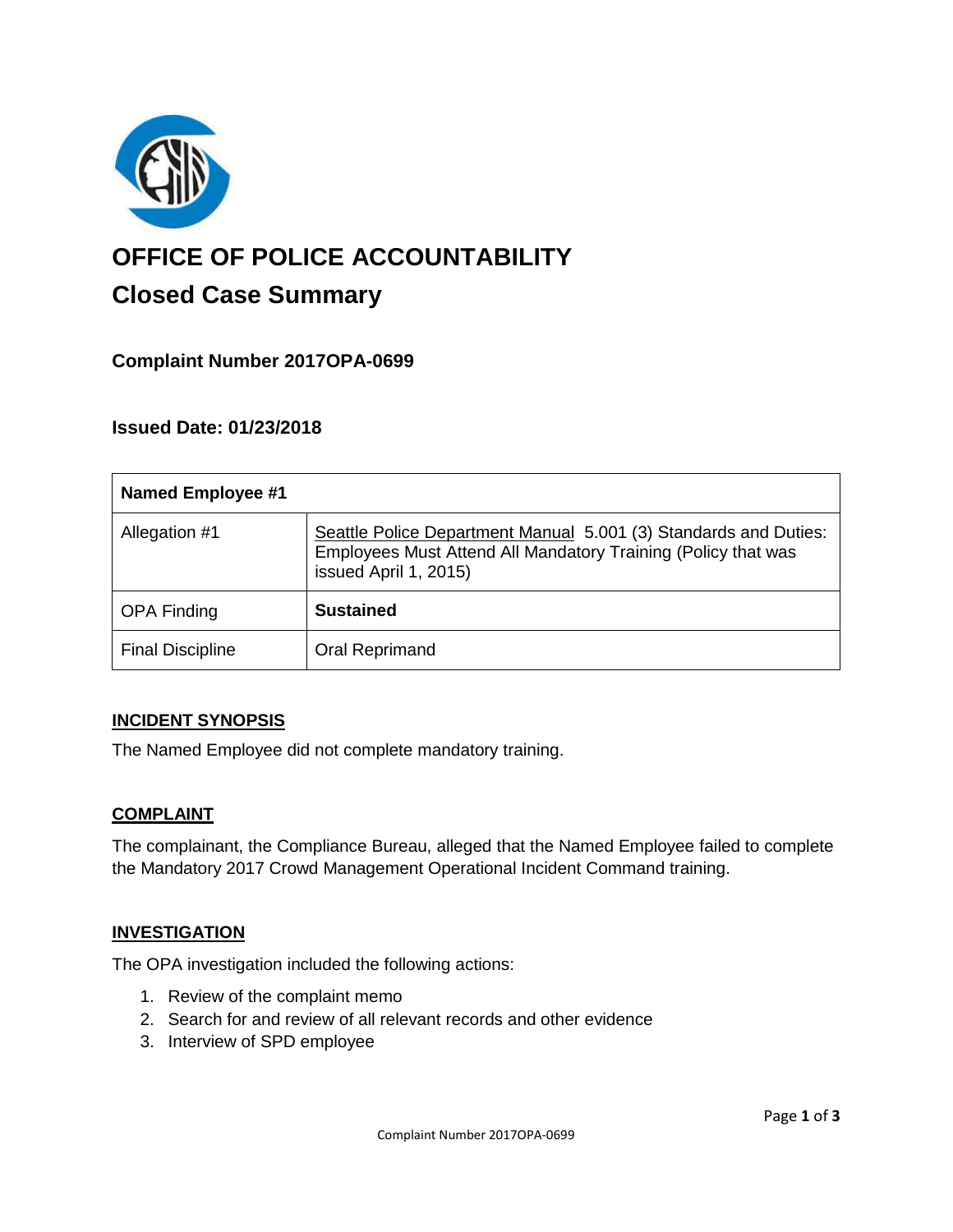#### **ANALYSIS AND CONCLUSION**

SPD Policy 5.001(3) states that "[e]mployees will attend mandatory training and follow the current curriculum during the course of their duties." The sole exception for missing training is for those officers who are on approved light or limited duty and have received a waiver from a supervisor. (See SPD Policy 5.001(3).) Employees that have missed mandatory trainings as a result of excused absences are required to make arrangements through their supervisor to complete the trainings within a reasonable timeframe. (See id.)

On July 13, 2017, SPD's Compliance Bureau provided OPA with a list of those SPD employees that had failed to complete the 2017 Crowd Management Operational Incident Command training. (See Original Complaint Memo.) This list constituted a final and conclusive determination of those employee that had failed to attend the training as it had been vetted through SPD Human Resources and removed the names of those individuals who were out due to Extended Sick, Light Duty, Military Leave, or Administrative Reassignment, as well as culled the list of those individuals who were marked as Exempt or Excused. (See id.) Prior to these steps being taken there was no definitive determination of which employees failed to attend this training without a valid justification. The steps taken by SPD's Compliance Bureau to verify the accuracy of this information ensured that employees who had official approval to not attend this training were not improperly made the subjects of an OPA investigation, thus preserving the resources of the Department and OPA and ensuring fundamental fairness to the employees.

On March 23, 2017, Special Order SO17-009 was issued. (See id.) This Special Order required that all SPD supervisors complete the mandatory 2017 Crowd Management Operational Incident Command training by May 9, 2017. (See id.) Based on OPA's investigation, this training appeared to have been offered nine times between April 4, 2017 and May 9, 2017. (See Training Schedule; see also Crowd Management Operational Incident Command Timesheets.) Named Employee #1's timesheet indicated that while he was on regular duty for each of those nine dates, Named Employee #1 did not attend this mandatory training. (See Crowd Management Operational Incident Command Timesheets.)

As a threshold matter, at the time this training was offered, Named Employee #1 was a sergeant and was thus required to attend. At his OPA interview, Named Employee #1 admitted that he did not sign up for or attend this mandatory training and that he did not even know that the training was held until he received the notice of complaint relating to this OPA investigation. (NE#1 OPA Interview, at p. 2.) Named Employee #1 stated that there were no extenuating circumstances for why he missed the training. (Id.) Named Employee #1 opined, however, that it was possible that he did not receive the email that attached the Special Order for this training. (Id. at pp. 2-3.) OPA followed up on that possibility and determined that Named Employee #1 did, in fact, read and receive the March 23, 2017 email containing the Special Order. (See Email Containing Special Order Opened by NE#1.) He did not read a subsequent email concerning this Special Order, which was sent the same day. (See id.)